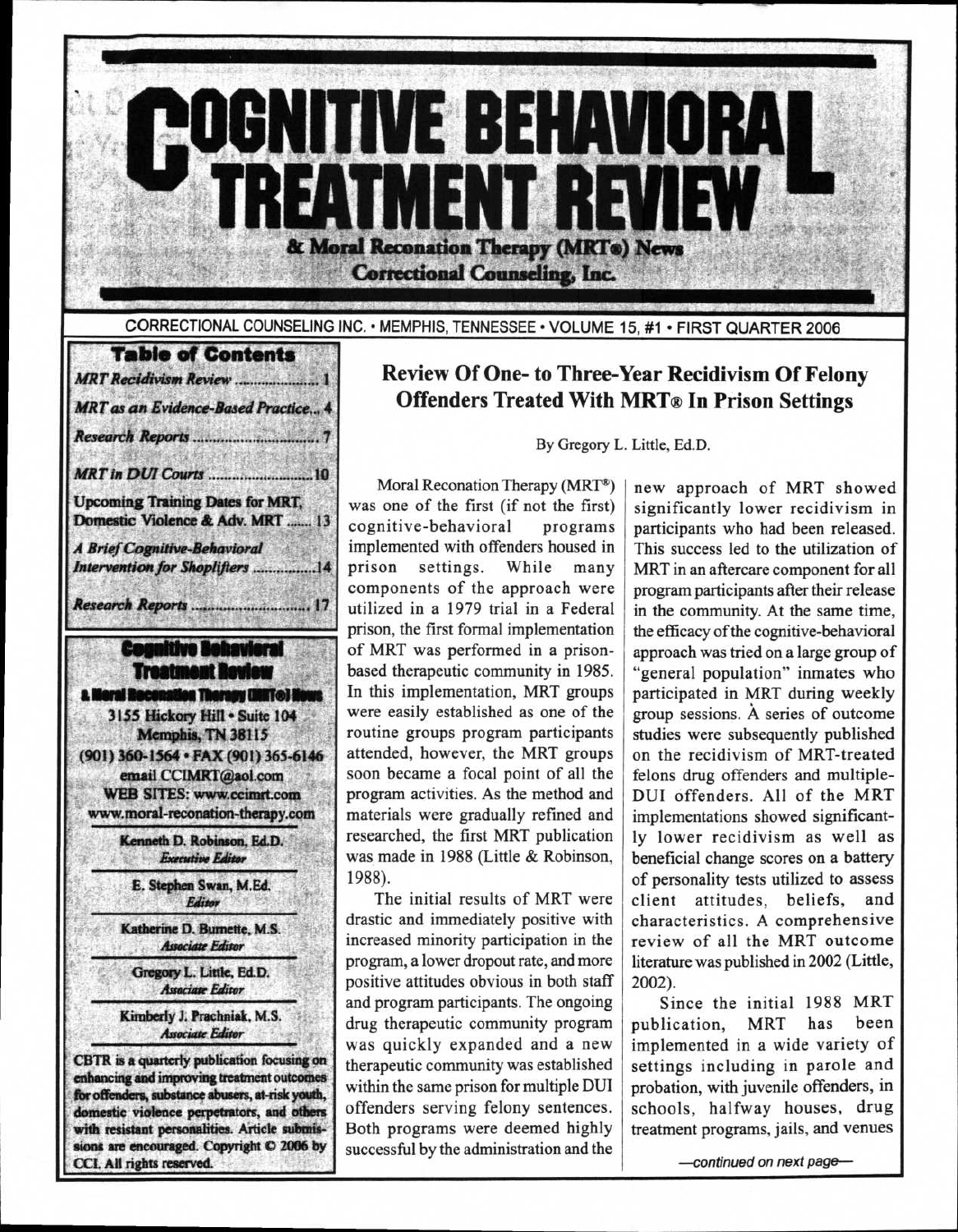#### **2 • CBTR • First Quarter 2006**

covering the entire range of corrections. A 2005 review of MRT publications reported that 116 studies had been published on MRT outcomes (Little, 2005). A meta-analysis (Little, 2005) of the recidivism of parolees and probationers treated with MRT found that nine-studies  $(N = 10,139)$ showed that MRT treatment led to a reduction of subsequent recidivism by .2257 (reducing expected recidivism by approximately 50 percent). A 2001 meta-analysis (Little, 2001) on seven studies  $(N = 21,255)$  showed that after one year of release, felons treated with MRT during their incarceration showed a reduction in recidivism by .226 (less than half the recidivism of nontreated controls).

Several evaluations have compared the recidivism results of MRT to other cognitive programs. In a meta-analysis comparison to recidivism outcomes of the *Reasoning and Rehabilitation* program, a 2005 study (Wilson, Bouffard, & MacKenzie, 2005) reported that MRT's mean recidivism reduction effect was .33 as compared to only .16 for *Reasoning and Rehabilitation.* A 2003 study (Little, 2003) compared one-year MRT recidivism (rearrests) to the widely employed *Thinking for a Change* model's one-year recidivism. Results showed that MRT-treated offenders showed 69 percent fewer arrests compared to controls while *Thinking for a Change* yielded a only 24.5 percent less arrests than controls. The present report summarizes the overall oneto-three-year recidivism compiled for prison-based implementations of MRT with comparisons to control groups.

#### **Studies Included**

Little (2001) identified 29 separate outcome studies of recidivism after MRT treatment in prison settings. These studies included 24,342 total subjects (treated individuals and controls). Since that 2001 report, three additional recidivism outcome studies from MRT treatment at prison settings have been published. The additional subjects increase the total of individuals in the reports (treated and controls) to 27,283. The additional reports are as follows.

*Cognitive Behavioral Treatment Review (CBTR) is* a quarterly publication published by Correctional Counseling, Inc. © 2006 —All rights reserved. Correctional Counseling, Inc. provides a wide range of services and products and specializes in cognitive-behavioral interventions. Our major service areas are: **Cognitive-Behavioral Training and Materials Moral Reconation Therapy ® Training and Materials Domestic Vielence Treatment & Materials** Drug Court Services • DWI Programming **Relanse Prevention Brug Treatment Programming Specialized Probation/Parole Programs Criminal Justice Staff Training Therapeutic Community Programs** 

Burnette, et. al. (2005a) reported on the recidivism of 579 felony female offenders who participated in MRT within a prison-based therapeutic community. The participants had been released into the community for an average of 33 months. The rearrest rate (for any offense) was 34.9 percent. An additional 180 participants had been released for an average of 21 months. These participants showed a 15.5 percent rearrest rate. A comparison group was formed from female offenders in Tennessee and 14 other southern states who had been released for 24 months. Their rearrest rate was 49.9 percent.

Burnette, *et. al.* (2005b) evaluated the recidivism (reincarceration) of MRT-treated male felony offenders who participated in a prison-based therapeutic community. MRTtreated participants  $(n = 135)$  who had been released for an average of 21.5 months of release showed a 6 percent reincarceration rate for new offences and an additional 20.6 percent reincarceration rate for technical violations. The reincarceration rate for an additional 95 program participants who had been released for an average of 28 months was 33.7 percent. These figures were compared to the official Tennessee Department of Correction (TDOC) 24-month reincarceration rate of 38 percent.

Pourett (2004) evaluated the recidivism of 638 male offenders who participated in MRT in an Oklahoma prisonbased therapeutic community. The three-year participant recidivism rate was 11.6 percent compared to the Oklahoma DOC three-year recidivism rate of 26 percent.

### **One-to-Three Year Recidivism of MRT-Treated Offenders**

Data from a total of 32 outcome studies were combined to form an average of MRT-treated and nontreated control recidivism for one-, two-, and three-year post release periods. While recidivism was calculated in varying ways in these reports, the weighting of relative recidivism in each study, including controls and treated subjects, would yield appropriate comparisons. Twenty-nine of the studies were reported in Little (2002) with the additional three studies described above.

A total of 3373 MRT-treated offenders showed a oneyear recidivism rate of 11 percent as compared to a 37 percent rate in 12,665 nontreated controls. The difference between the two groups (.26) is in line with the meta-analysis difference of .226 found by Little (2001) and the .33 difference found in the meta-analysis of Wilson, *et. al.* (2005).

The two-year recidivism rate of MRT-treated offenders was 19 percent  $(N = 2295)$  as compared to 38 percent in controls  $(N = 5531)$ . The three-year recidivism rate of MRTtreated offenders  $(N = 2655)$  was 27 percent as compared to 40 percent in controls  $(N = 754)$ .